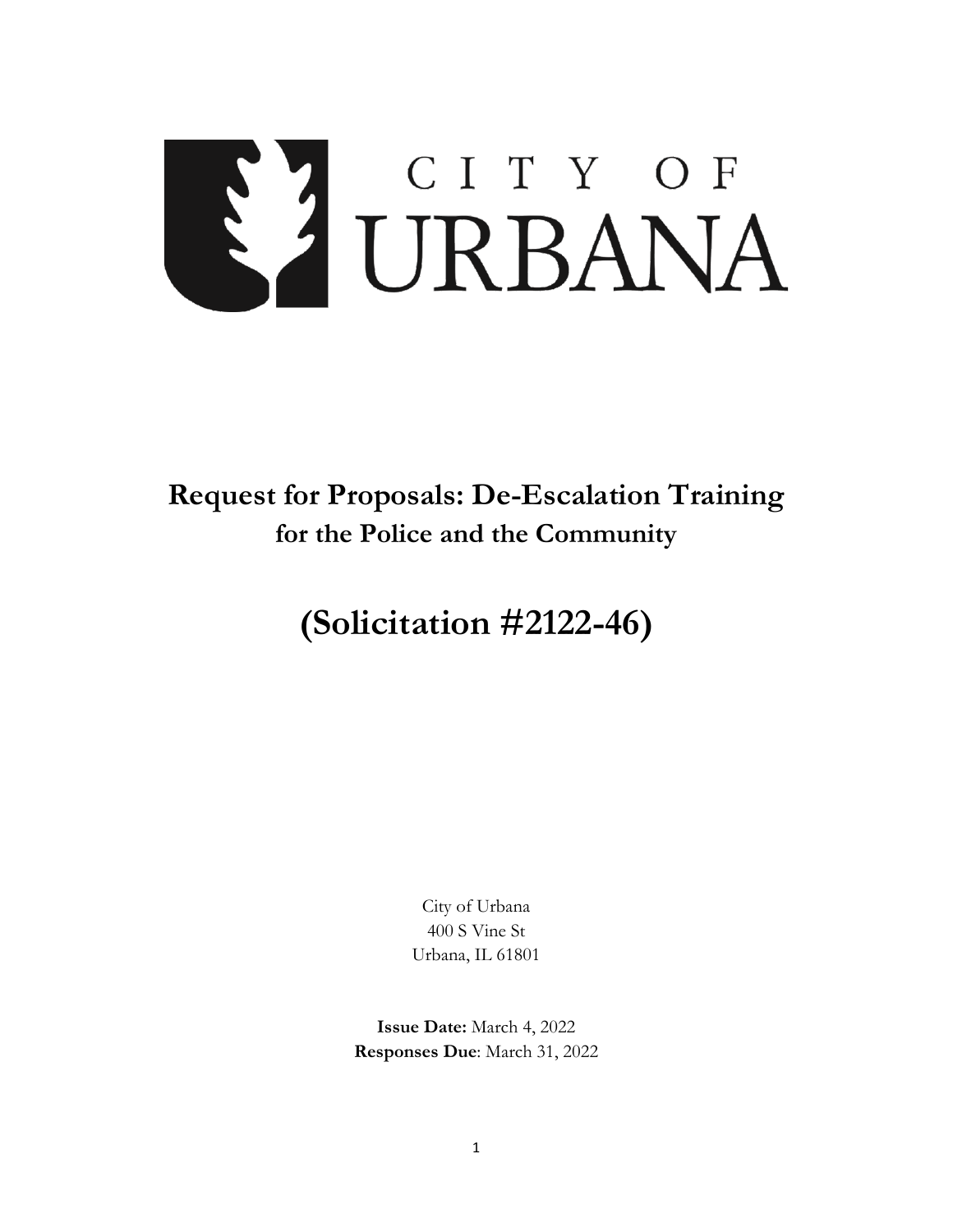### **Submittal Instructions**

| Due Date:                   | Responses are due by Thursday, March 31, 2022, at 5:00 p.m.                                                                                                                                                                                                                                                                                                                                                                                                                                                                                                                                                                                                                                                                                                                                                                                                                                                                                              |  |
|-----------------------------|----------------------------------------------------------------------------------------------------------------------------------------------------------------------------------------------------------------------------------------------------------------------------------------------------------------------------------------------------------------------------------------------------------------------------------------------------------------------------------------------------------------------------------------------------------------------------------------------------------------------------------------------------------------------------------------------------------------------------------------------------------------------------------------------------------------------------------------------------------------------------------------------------------------------------------------------------------|--|
| Submission:                 | Responses should be submitted via email (PDF) to Lt. Zachery Mikalik<br>at mikalize@urbanaillinois.us.                                                                                                                                                                                                                                                                                                                                                                                                                                                                                                                                                                                                                                                                                                                                                                                                                                                   |  |
|                             | Submission Requirements: Page Limit: Responses shall be 15 pages or fewer.<br>There is no required format, but responses should include:<br>Response to Scope of Work: Responses to this Request for<br>Proposals (RFP) should address how the Scope of Work will be met.<br>Draft Contract / Service Agreement: Responses should include a<br>draft contract or service agreement that includes all requirements in<br>this request, all elements of a proposal, and contains a full and valid<br>complement of standard warranties. This does not count towards the<br>15-page limit.<br><b>References:</b> Responses should include a list of three references for<br>similar work.<br><b>EEO Form:</b> Responses should include a completed form. <i>[Link]</i> This<br>form does not count towards the 15-page limit.<br><b>VRAD Form:</b> Responses should include a completed form. [Link]<br>This form does not count towards the 15-page limit. |  |
| Communications:             | Once the RFP is issued, two-way communication will be limited.<br>Responses to non-routine questions or changes to the RFP will be<br>issued via an addendum to the RFP. Respondents who wish to be<br>notified of any addendum should email the address above as early in<br>the submission timeline as reasonable. Substantive questions for the<br>City should be submitted no later than ten business days prior to the<br>due date. The City may require clarification of a response once<br>submitted either via telephone, electronic meeting, or in writing. The<br>City reserves the right to impose deadlines on clarifications.                                                                                                                                                                                                                                                                                                               |  |
| <b>Response Validity:</b>   | All responses to this RFP shall be irrevocable for a period of 90 days<br>after the due date and may not be withdrawn by the respondent during<br>this period without the written consent of the City.                                                                                                                                                                                                                                                                                                                                                                                                                                                                                                                                                                                                                                                                                                                                                   |  |
| <b>Assumption of Risks:</b> | The City is not responsible for any pre-contract costs incurred by a<br>vendor participating in this process. Responses to this request become<br>the property of the City. Proprietary and confidential material should<br>clearly be marked as such; however, the City will only be able to comply                                                                                                                                                                                                                                                                                                                                                                                                                                                                                                                                                                                                                                                     |  |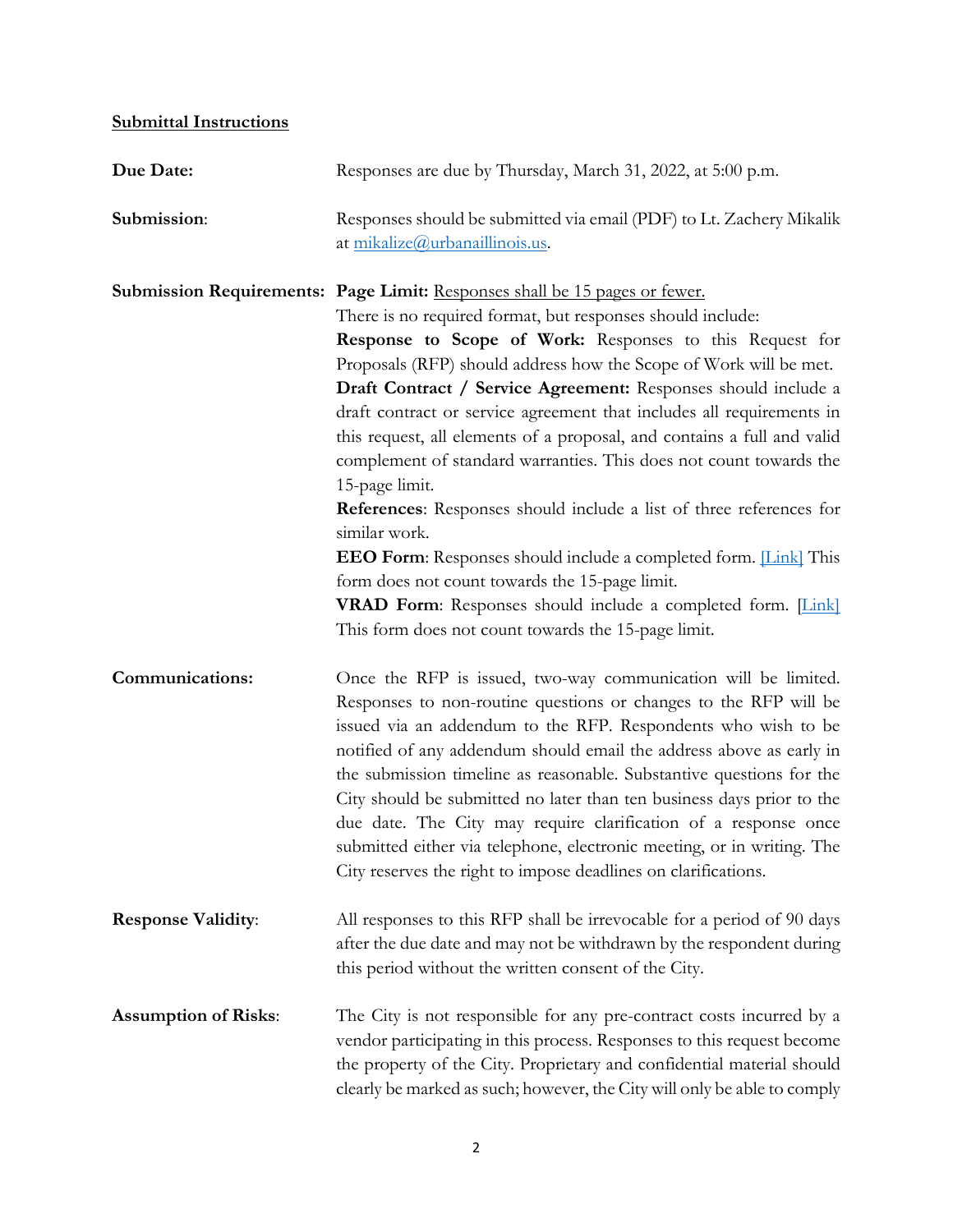to the extent allowed by law. The City reserves the right to terminate the selection process at any time, to reject any or all submittals, and to pursue a contract in the best interest of the City.

### **General Information**

### **Summary Information**

The City of Urbana is seeking proposals from qualified firms to provide de-escalation training for all sworn police officers in the City of Urbana. This training will be supplemental to the standard training that all Urbana police officers receive at the University of Illinois Police Training Institute. The intent is to continue to reinforce de-escalation as a foundational approach to police/community interaction in the City of Urbana.

The selected respondent team will have the qualifications and staff resources necessary to develop and deliver a curriculum that will reinforce existing skills and develop new approaches to de-escalation for members of law enforcement. The curriculum should also include a module for community members that explains the type of training received by the law enforcement community related to de-escalation, the roles and responsibilities of the parties involved in a given interaction, and the limitations of deescalation techniques.

### **General Requirements**

- 1. The project team, including curriculum developers, project managers, and trainers shall have relevant experience with similar work and shall be competent to perform the services required under this RFP.
- 2. The respondent team shall provide documentation showing their history of obtaining Illinois Law Enforcement Training and Standards Board (ILETSB) certification for their courses.
- 3. The respondent team shall provide a list of all courses taught to adult learners within the last 12 months. Of that list, the respondent shall identify which of those courses were taught to law enforcement officers/employees as the target audience.
- 4. The respondent team shall make available for review by the City all student evaluations from the relevant courses previously offered, if requested.
- 5. It is understood that all reports, information, or data prepared or assembled by the project team shall be confidential in nature and shall not be made available by the respondent firm to any individual or organization, except the City of Urbana, without the prior written approval of the City.
- 6. The respondent firm shall be financially solvent.
- 7. The respondent firm shall be responsible for complying with local, State, and Federal codes, legislation procedures, regulations, and professional standards.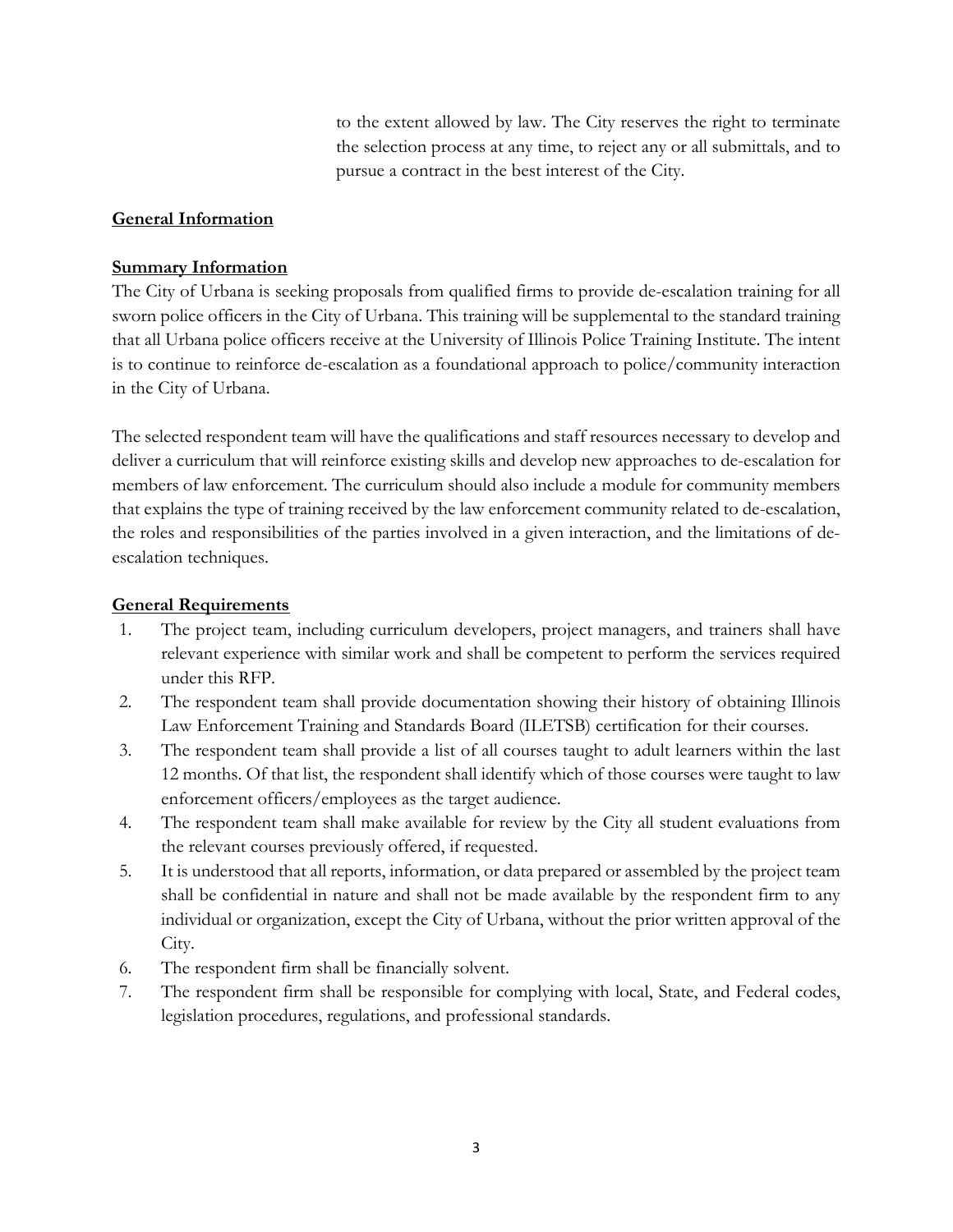### **Selection Process and Agreement**

City staff will select a firm by reviewing the totality of the proposal. Critical factors in this selection will include responsiveness of the proposal to this RFP; description of approach to the services; project management, relevant project experience, qualifications of the firm and assigned staff; readiness; ability to execute an acceptable contract; and price. The selected firm should have a demonstrated ability to create a welcoming environment for all people and perspectives. The City reserves the right to request written clarification of proposals and supporting materials. Phone interviews may be conducted with one or more respondents in order to clarify certain elements. The City reserves the right to pursue a contract as deemed most favorable to the project and providing the best value for the City. The City reserves the right to reject any or all submittals.

Payment for services is anticipated to be on the basis of a fixed fee. The incremental cost of an additional session beyond the minimum of two (see below) for the police officers should be included, as well. It is the City's goal for there to be a minimum of  $10\% \text{ MBE/WBE}^1$  $10\% \text{ MBE/WBE}^1$  participation on City projects; this can be achieved directly or with sub-consultants.

The City expects this training to be delivered during calendar year 2022, preferably prior to June 30.

### **Scope of Work**

The following scope of services is included as a guide. It is designed to identify the minimum service level expected from the successful firm and, as such, should be modified and augmented, based upon the experience of the firm, as necessary to complete the desired training successfully.

The firm selected through this RFP process will enter into an agreement with the City of Urbana to provide curriculum development, project management, and training for two audiences, as outlined below.

Based on the requirements of the City of Urbana, the selected firm shall provide training-related services for the following audiences:

Urbana Police Department (59 budgeted sworn officers)

- Design a 4-hour block of in-person (classroom-based) instruction
- Deliver the 4-hour block of instruction at least twice (this class will need to be delivered at least twice to accommodate 24-hour shift coverage)
- Reinforce existing skills and develop new skills and approaches to de-escalation
- Include role-playing scenarios
- Incorporate concepts related to minority/police relations and cultural sensitivity

<span id="page-3-0"></span> <sup>1</sup> Minority Business Enterprise/Women Business Enterprise